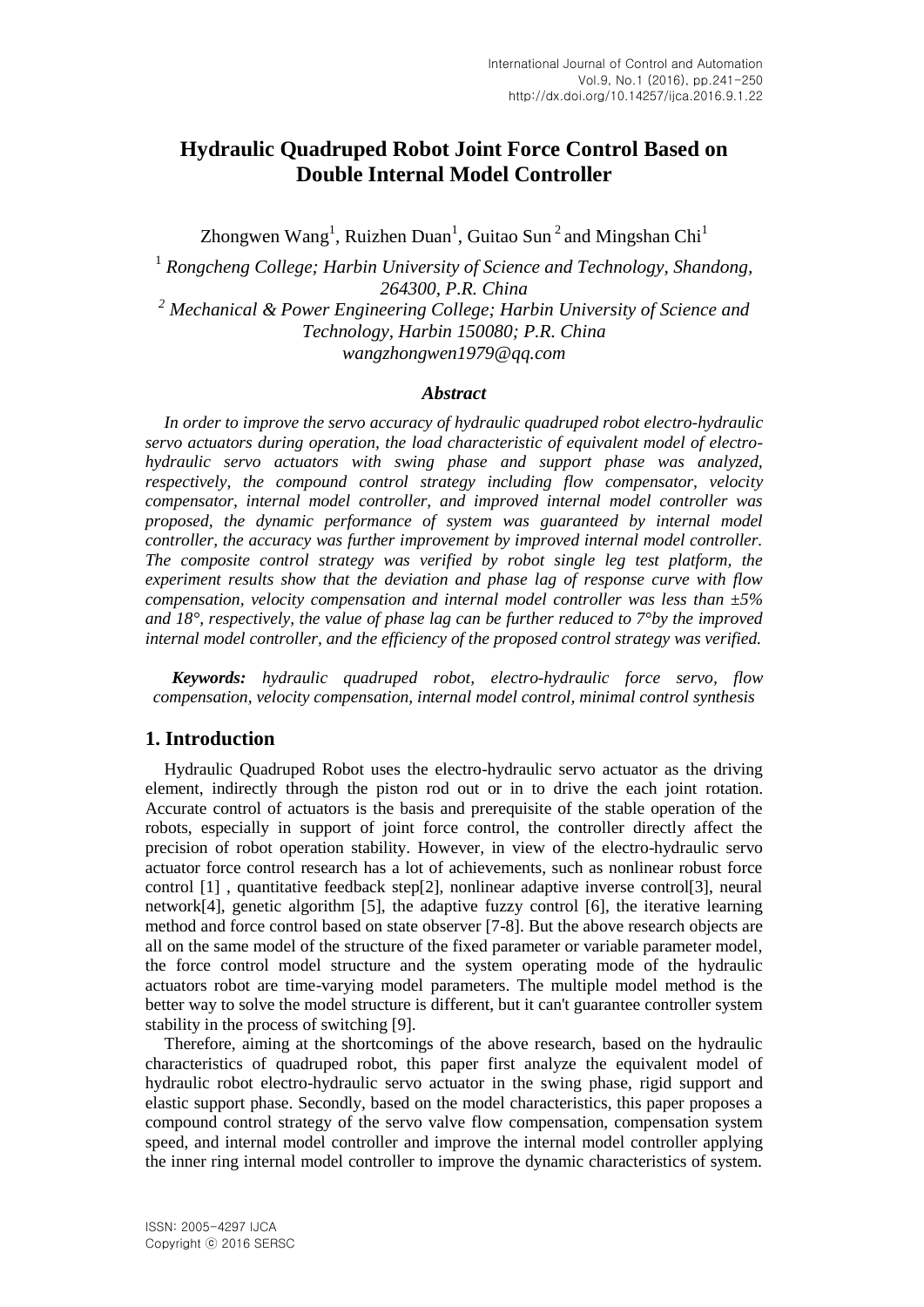Finally, this paper uses a single robot leg to test the compound control strategy for rigid support and elastic support in order to illustrate the effectiveness of the proposed control strategy.

## **2. Mode of the Electro-Hydraulic Servo Actuator**

The one leg structure of the hydraulic driving quadruped robot is shown in figure 1. The actuator equivalent models of the legs in the swing phase, rigid support phase and elastic support phase, which are deduced in [10], are shown in figure 2 a), b) and c).



1) frame, 2) horizontal pendulum actuator, 3) link, 4) knee joint actuator, 5) link Ⅱ,6) hip joint actuator, 7) link Ⅲ, 8) link Ⅳ





**Figure 2. Actuator Equivalent Model**

The force balance equations of the hydraulic cylinder and the load in the swing phase, rigid support phase and the elastic support phase are shown as below respectively

$$
A_{I}p_{L} = m\ddot{x}_{p} + B_{p}\dot{x}_{p} + F_{p}
$$
\n<sup>(1)</sup>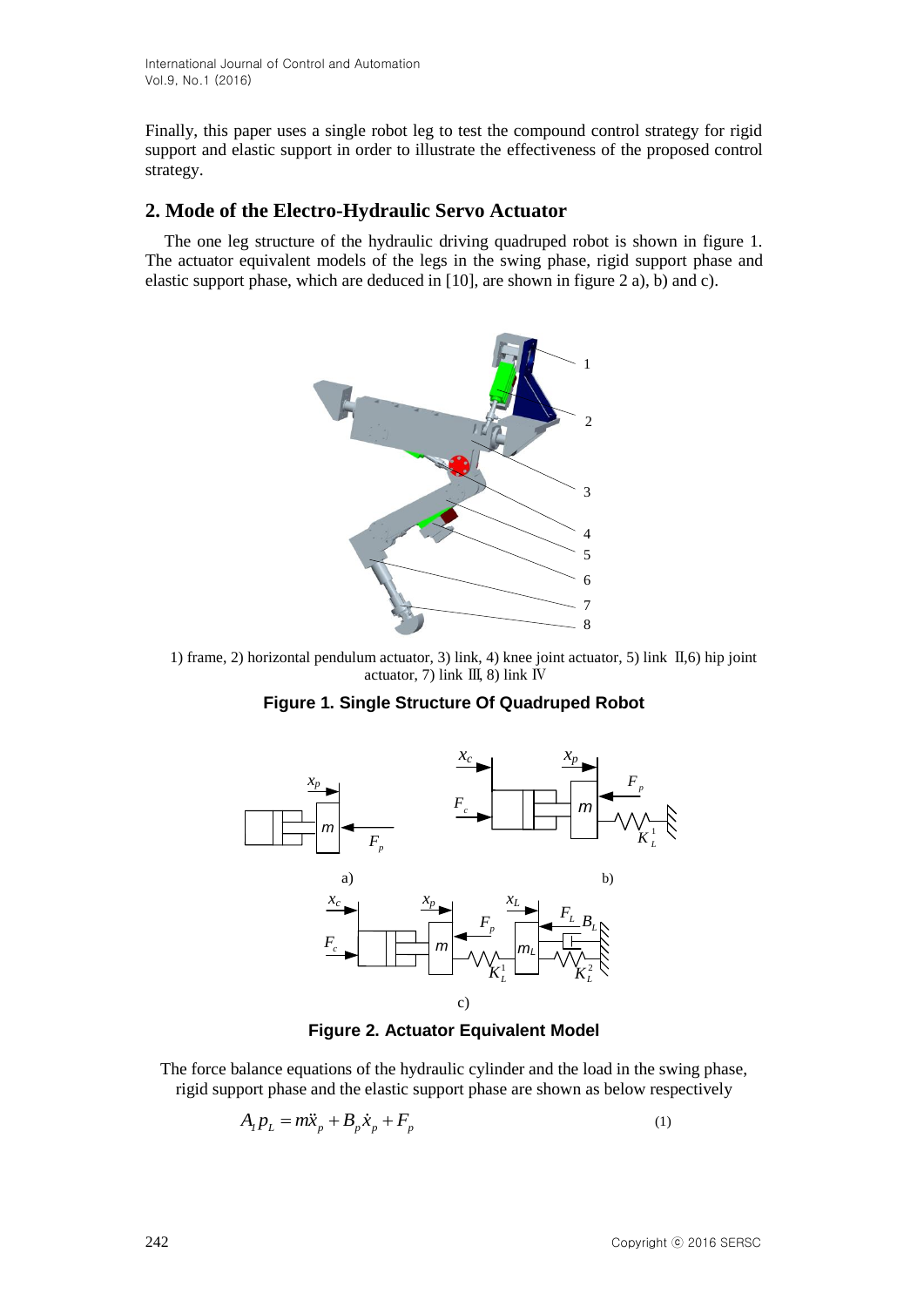*A*<sub>1</sub> is the area of hydraulic cylinder rodless cavity,  $p_L$  is the load pressure,  $p_L = p_1 - p_2$ ,  $p_1$ is the pressure of the hydraulic cylinder rodless cavity,  $p_2$  is the pressure of the hydraulic cylinder rod cavity, *n* is the area ratio of the rod cavity and rodless cavity,  $B_p$  is the friction coefficient.

(2)  
\n
$$
\begin{cases}\nA_1 p_L = m\ddot{x}_p + B_p (\dot{x}_p - \dot{x}_c) + K_L^1 x_p + F_p \\
A_1 p_L = -m_c \ddot{x}_c + B_p (\dot{x}_p - \dot{x}_c) + F_c\n\end{cases}
$$
\n
$$
\begin{cases}\nA_1 p_L = m\ddot{x}_p + B_p (\dot{x}_p - \dot{x}_c) + K_L^1 (x_p - x_L) + F_p \\
K_L^1 (x_p - x_L) = m_L \ddot{x}_L + B_L \dot{x}_L + K_L^2 x_L + F_L \\
A_1 p_L = -m_c \ddot{x}_c + B_p (\dot{x}_p - \dot{x}_c) + F_c\n\end{cases}
$$
\n(3)

In the support phase, due to the displacement sensor can only test relative displacement of the piston rod and cylinder,  $X_p - X_c$ , suppose  $X = X_p - X_c$ ,

$$
AA(s) = mm_c s^4 + (m + m_c)B_p s^3 + m_c K_L^1 s^2 + B_p K_L^1 s
$$
\n
$$
AB(s) = ms^2 + \frac{(m_L s^2 + B_L s + K_L^2) K_L^1}{m_L s^2 + B_L s + K_L^1 + K_L^2}, \qquad CC(s) = (m + m_c) s^2 + K_L^1
$$

Due to the servo valve frequency is higher, it can be simplified as proportion link, the simplified transfer function of servo valve can be expressed as

$$
\frac{X_V}{\Delta I} = K_{\scriptscriptstyle xy}
$$
 (4)

 $X_V$  is the displacement of servo valve core,  $K_{X_V}$  is the gain of servo valve,  $\Delta I$  is the incoming current of servo valve.

By the literatures [11-12], the actuator force control block diagrams are shown in figure 3 a), b) and c), which are obtained from the equation  $(1)$ ,  $(2)$ ,  $(3)$  and  $(4)$ 



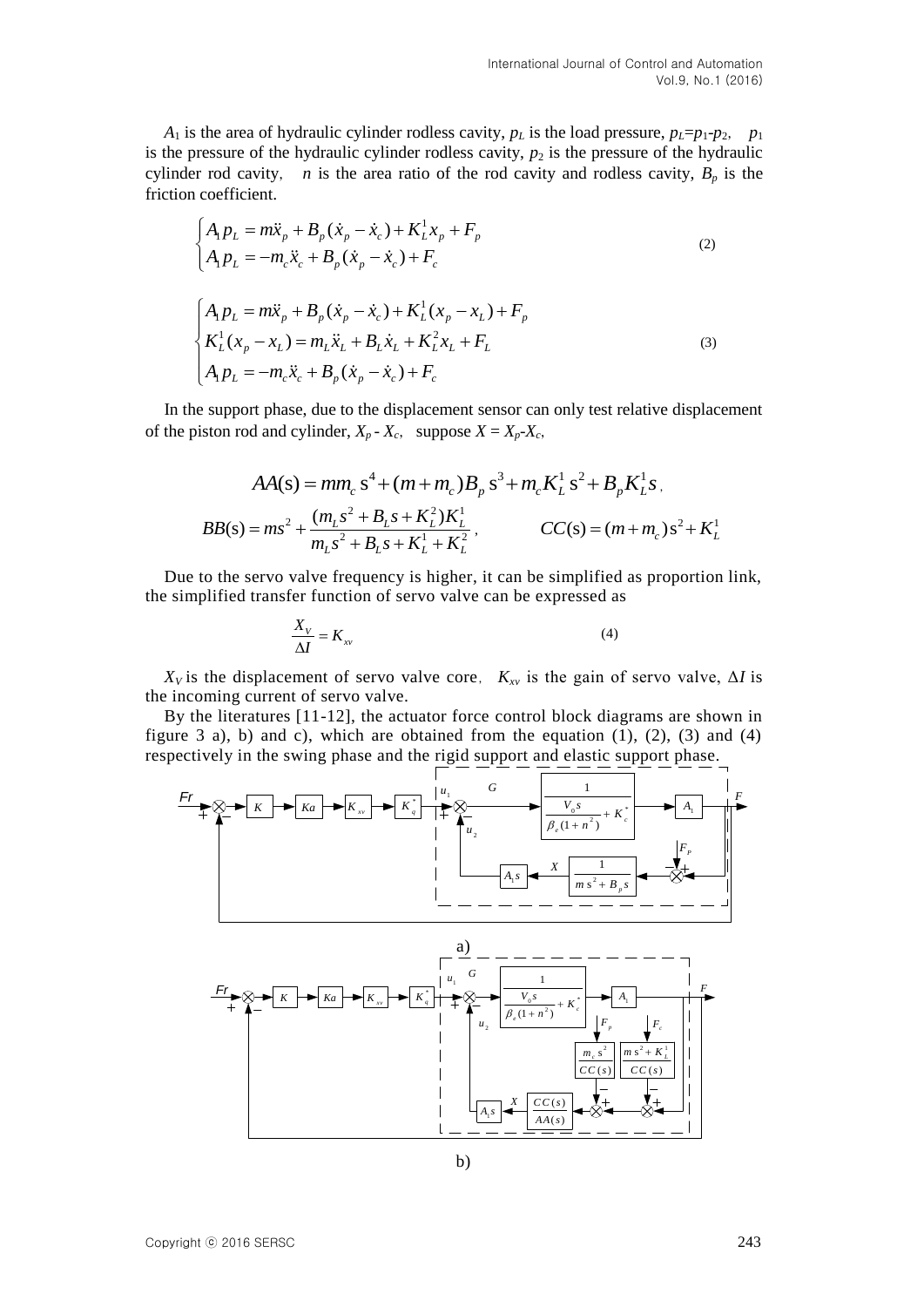

c)

**Figure 3. Diagram of electro-hydraulic Force Servo System**

When  $X_V > 0$ ,

$$
K_q^* = C_d w \sqrt{\frac{1}{\rho} \cdot \sqrt{\frac{2}{1+n^3}} \cdot \sqrt{p_s - p_L}}
$$

 $C_d$  is the flow coefficient of servo valve, *w* is the area gradient of servo valve,  $\rho$  is the density of hydraulic oil,  $p_s$  is the oil supply pressure.

When  $X_V < 0$ ,

$$
K_q^* = C_d w \sqrt{\frac{1}{\rho}} \sqrt{\frac{2}{1 + n^3}} \sqrt{n P_s + P_L}
$$

 $K_q^*$  is the pressure coefficient of the servo valve., When  $X_V > 0$ ,

$$
K_c^* = C_d W X_V \sqrt{\frac{1}{\rho}} \cdot \frac{1}{2} \cdot \sqrt{\frac{2}{1+n^3}} \cdot \frac{1}{\sqrt{\frac{(1+n) p_s}{2}}}
$$

When  $X_V \leq 0$ ,

$$
K_c^* = \frac{C_d w X_V}{2} \cdot \sqrt{\frac{1}{\rho}} \cdot \sqrt{\frac{2}{1 + n^3}} \cdot \frac{1}{\sqrt{n P_s + P_L}}
$$

#### **3. Design of Controller**

Figure 4 is a block diagram of compound control strategy. *G* is dotted box in figure 3, *FLC* is the flow compensator, *VC* is the speed compensator, *IMC* is the internal model controller,  $G_{a2}^{-1}$  is the internal model controller introducing the inverse model of the filter,  $\alpha$  is the adjustable coefficient between  $0 \sim 1$ ,  $G_{a2}^{-1}$ , *PG* and  $\alpha$  compose the improved internal model control structure.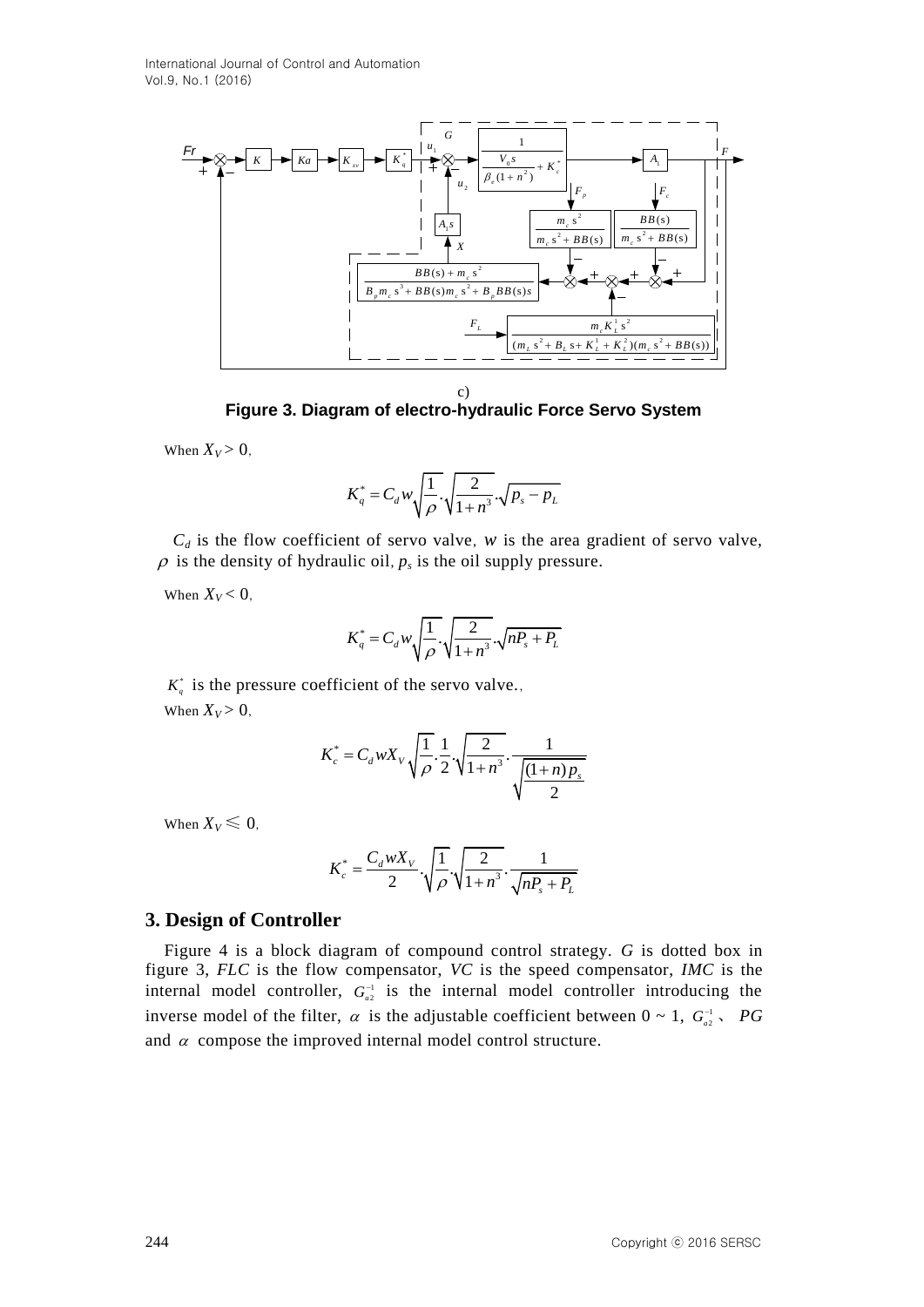

**Figure 4. Principle Diagram of Compound Controller**

### **3.1 Flow Speed Compensator**

Equivalent gain of servo valve is

$$
\frac{Q_{n1}K_a}{I_n\sqrt{\Delta P_n}}\sqrt{\frac{\lambda p_s}{1+n^3}}
$$
\n(5)

The structure of the speed compensator is

$$
VC = \frac{A_1 s}{\frac{Q_n K_a}{I_n \sqrt{\Delta P_n}} \sqrt{\frac{\lambda p_s}{1 + n^3}}}
$$
(6)

block diagram is shown in figure 5.



## **Figure 5. Equivalent Diagram of Force Control**

Suppose 
$$
K_V = \frac{Q_{n1}K_aA_1}{K_c^*I_n\sqrt{\Delta P_n}}\sqrt{\frac{\lambda p_s}{1+n^3}}
$$
,  $\frac{1}{\omega_r} = \frac{V_0}{\beta_e(1+n^2)K_c^*}$ 

The open loop transfer function of the system is

$$
KK_V \bigg/ \frac{1}{\omega_r} s + 1 \tag{7}
$$

After the flow compensation and speed compensation, the system eliminates the quality equivalent load and equivalent spring stiffness influencing the performance of the system and the model structure is the first order inertia link.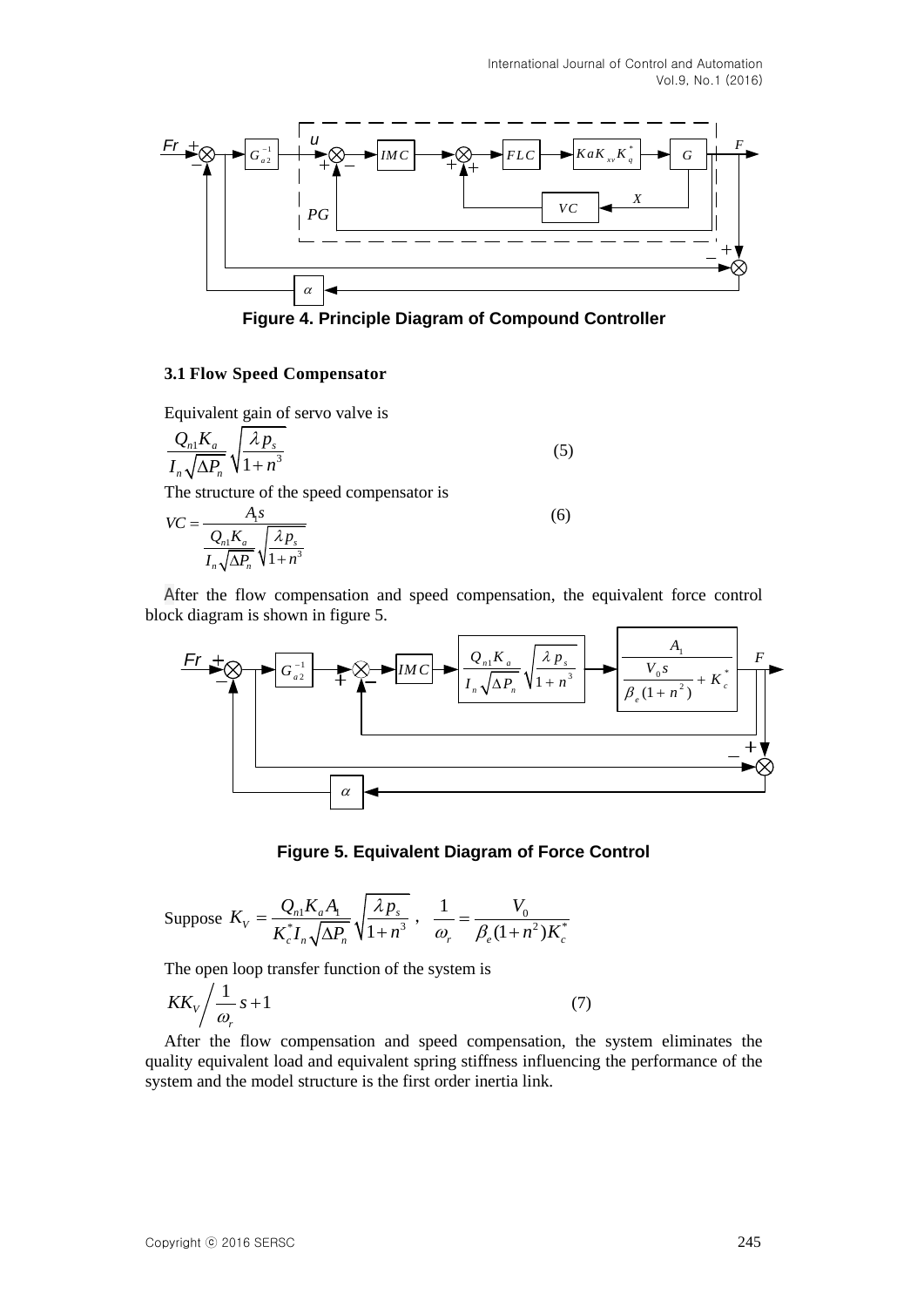International Journal of Control and Automation Vol.9, No.1 (2016)

#### **3.2 Internal Model Control**

Internal model control principle diagram is shown in figure 6, *d* is the jamming signal,  $Q(s)$  is the internal model controller,  $M(s)$  is the mathematical model of controlled object, *C* (*s*) is the feedback controller, *P* (*s*) is the actual controlled object, *D* (*s*) shows the effect of interference on the output.



**Figure 6. Principle Diagram of Internal Model Control**

From figure 6, the system output is shown in equation (8).  
\n
$$
F = \frac{Q(s)P(s)Fr}{1+Q(s)[P(s)-M(s)]} + \frac{[1-Q(s)M(s)]D(s)d}{1+Q(s)[P(s)-M(s)]}
$$
\n(8)

In equation (8), when the relation between internal model controller and the system model meets the equation (9), it can realize zero phase tracking and interference suppression of the system.

$$
Q(s) = M(s)^{-1}
$$
\n(9)

In order to obtain the real-time parameters of the controlled object model, it usually use the online identification method, but from the online identification models can"t guarantee a certain for non-minimum phase system and be easy to cause the system unstable. The identification methods in this paper adapt the least square method according to reference [13].

Introducing the filer,

 $1/\sigma s + 1$  (10)

 $\sigma$  is the filter time constant in the equation 10.

Supposing the identification model is *M* (*s*), the relation between the actual controlled object *P* (*s*) and the model *M* (*s*) is

$$
P(s) = M(s)(1 + \Delta P(s))
$$
\n(11)

Δ*P* (*s*) is the un-modeled item.

The closed loop transfer function of the system can be expressed as  
\n
$$
PG(s) = \frac{1 + \Delta P(s)}{\sigma s + 1 + \Delta P(s)} = \frac{1}{\sigma s + 1} \left(1 + \frac{\sigma s \Delta P(s)}{\sigma s + 1 + \Delta P(s)}\right)
$$
\n(12)

#### **3.3 improved the Internal Model Control**

The principle diagram of the improved internal model can be shown in figure 7[14-15].  $G_{a2}^{-1}(s)$  is the inverse model of equation 10. Due to the model is known, the  $G_{a2}^{-1}(s)$  can be identified by using the offline methods.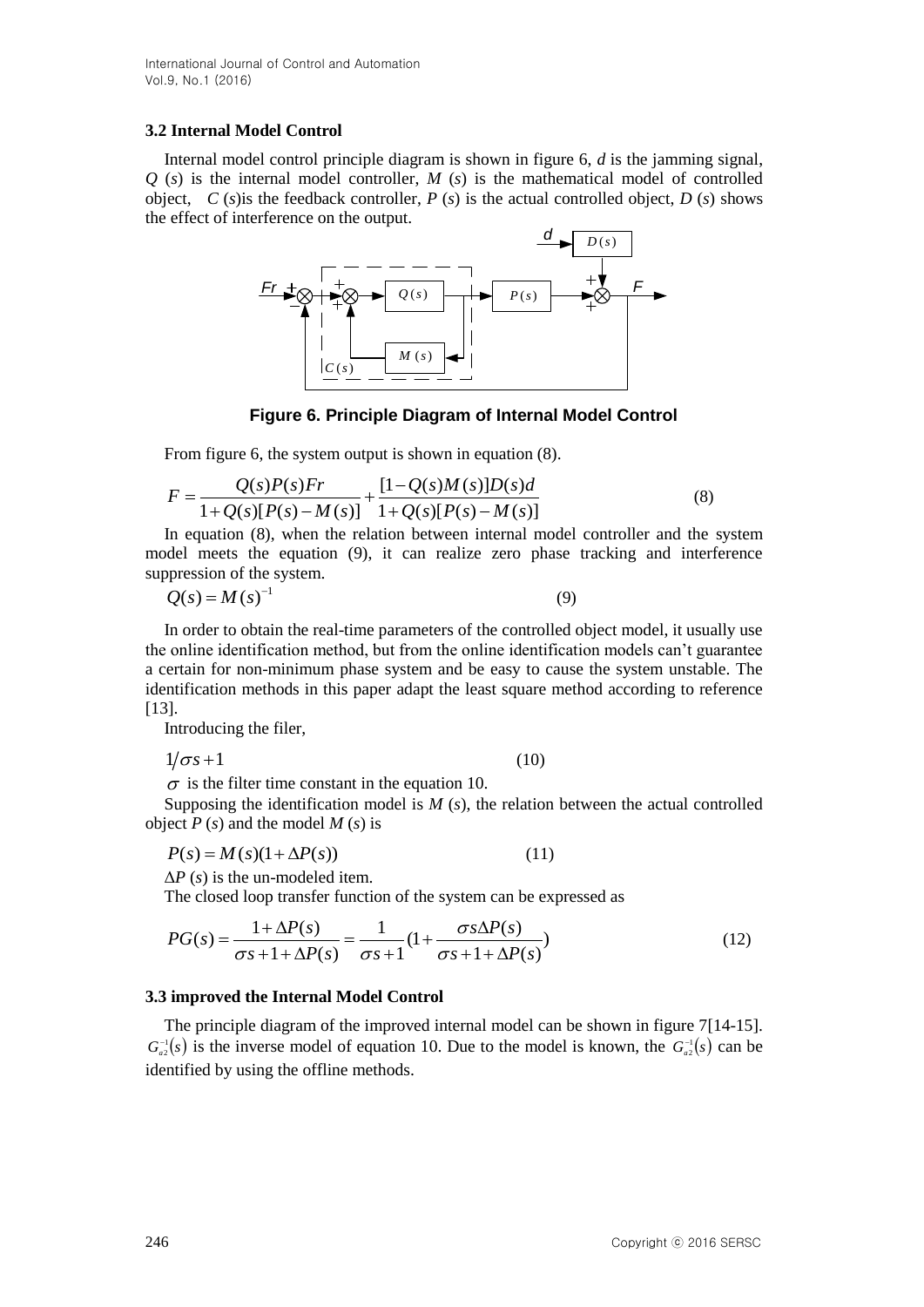Vol.9, No.1 (2016)



**Figure 7. Improved Internal Model Control**

## **4. Research Study**

For the test platform can only realize the vertical motion, the yawing actuators in the experiment keep stationary. Figure 8 is the leg mechanism of the robot.

Considering the robot actuator executes the force control in the support phase, this paper carried out the actuator tracking experiments in the rigid support and elastic support phase respectively. Figure 9 is the leg experiment condition, a) for the rigid support phase, b) for the elastic support phase. In the figure b, 1 is the foot end, 2 is the elastomeric, used to simulate the elastic ground.



**Figure 8. Leg Picture of Robot**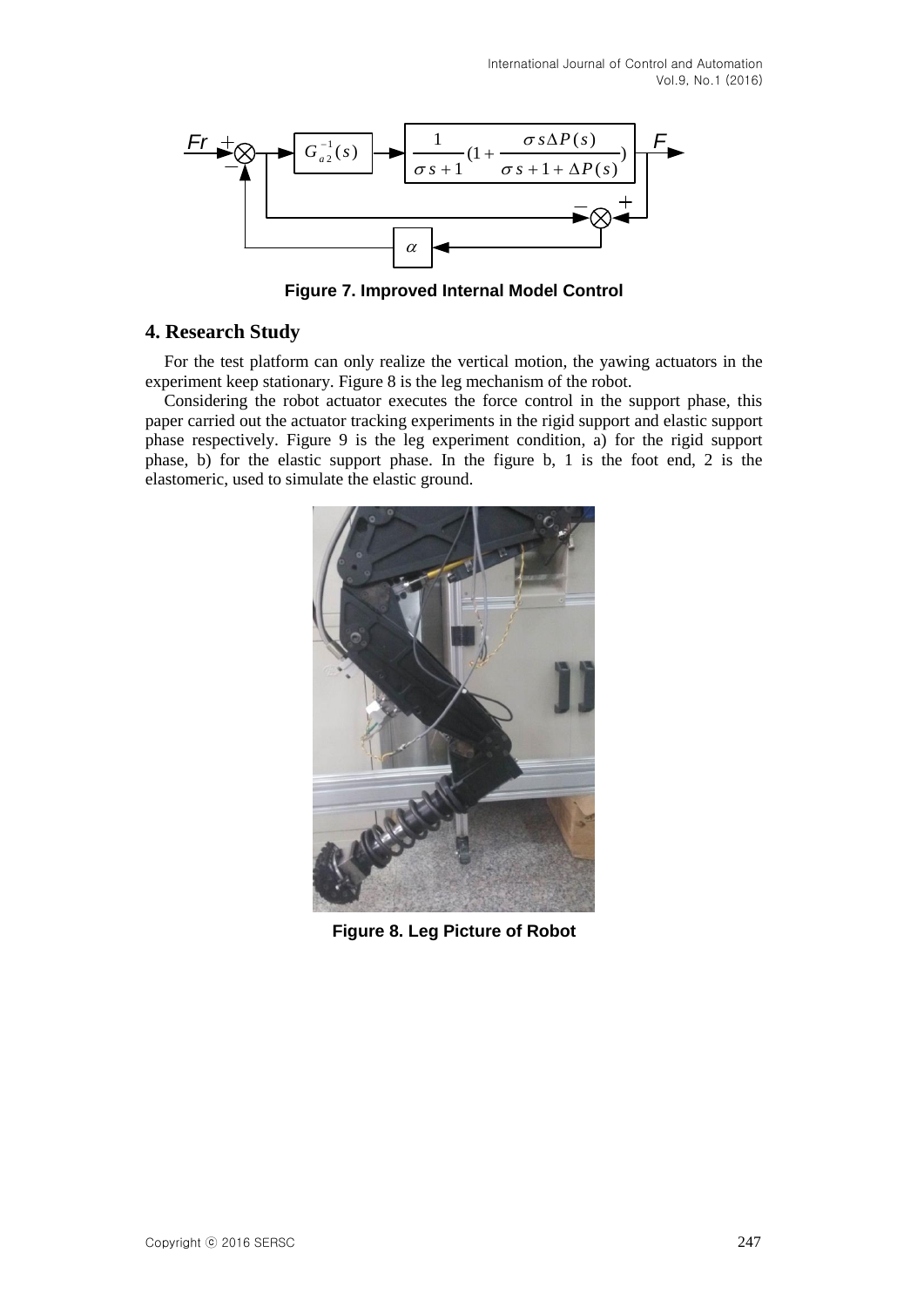

**Figure 9. Condition of Experiment**

In the experiment, this paper carries out the force control of hip only, through testing the output value of knee joint displacement sensor to control the knee joint angel, to ensure that the body only in the vertical direction.

Figure 10 is the force tracking curve of the hip joint in the rigid support and elastic support, the controller is PID, R is the command signal, Rp, EP are rigid support and elastic support phase force tracking curve respectively.

The figure shows that the hip joint force tracking curve response characteristics in the rigid support and elastic support are basically the same, the phase lags 36°, the amplitude deviation is within the plus or minus 5%, for the reason that the stiffness of the elastomeric is bigger than the damping spring, so it has less effect the system performance. The following paper will only study the effect of the rigid support force tracking curve.

Figure 11 is the force tracking curve introducing the internal model controller and the improved internal model controller. The figure shows that the system with the compound control strategy of the PID controller, the internal model controller and the improved internal model controller responses the deviation within  $\pm$  5%, but the phase lag characteristics are different. The PID controller lags 36 ° phase, the internal model controller lags 18 ° phase, the compound controller lags 7° phase. This illustrates the effectiveness of the hybrid control strategy.



**Figure 10. Force Curve of Hip Joint**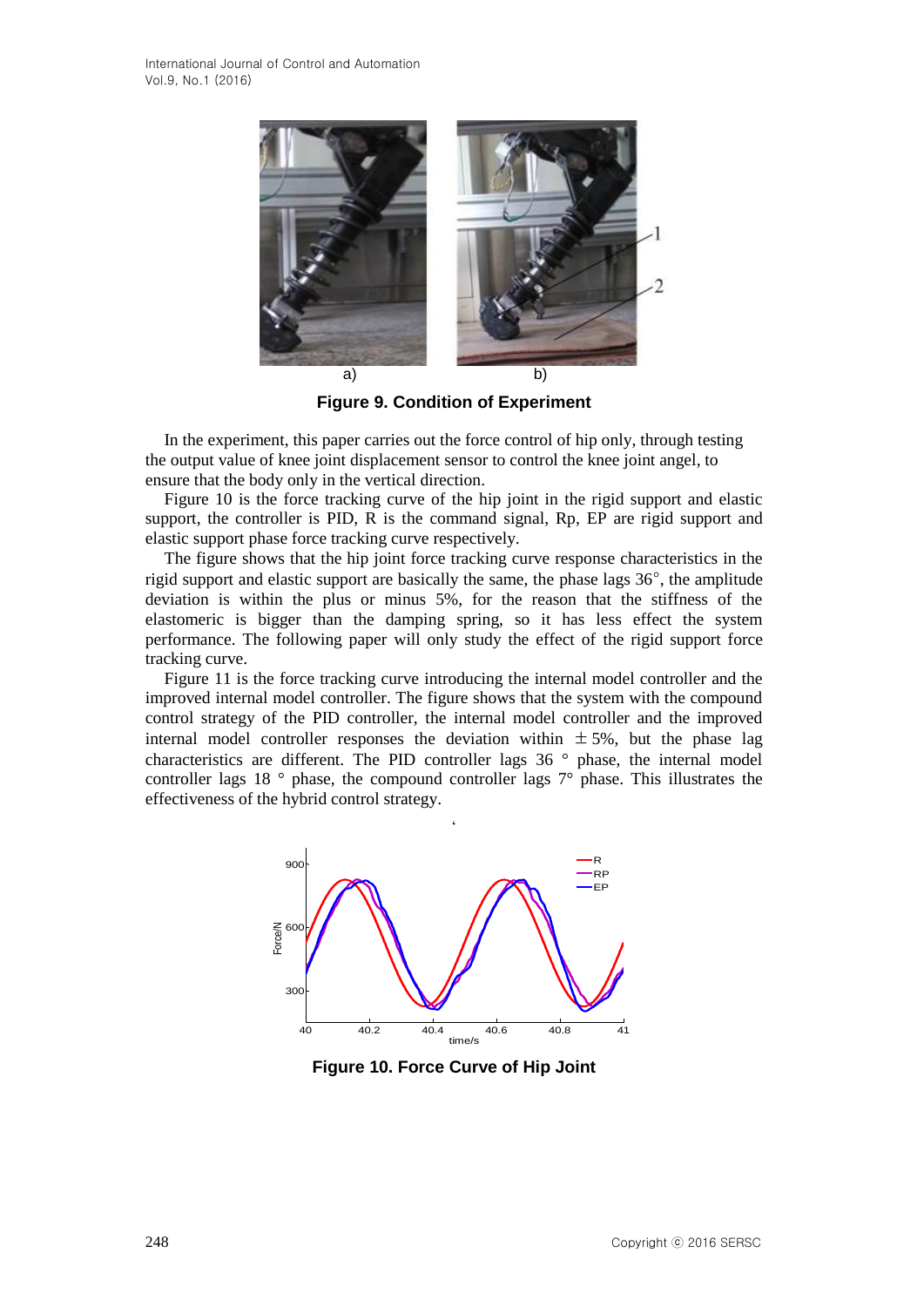

**Figure 11. Force Curve with Compound Control Strategy**

#### **5. Conclusion**

1) For the characteristics of electro-hydraulic servo actuator in the rigid support and elastic support phase, this paper proposed a compound control strategy of robot joint force control composed by the servo valve flow compensator, speed compensator internal model controller, inner ring and outer ring to improve internal model controller.

2) The two levels of internal model controller avoided directly calculate the inverse model of controlled object. By adjusting the improvement the adjustment coefficient of internal model controller can adjust the force the tracking error of the system.

3) The one leg testing platform shows that the hybrid control strategy can make the system amplitude deviation within the plus or minus 5%, phase lag is less than  $7^{\circ}$ , verified the effectiveness of the proposed control strategy.

#### **Acknowledgment**

This work supported by the Key Program of National Natural Science Foundation of Heilongjiang No.ZD201309, and Project supported by the Maor International Joint Research Program of China (Grant No.2013DFA71120), and the Research Program supported by the Program for New Century Excellent Talents of Heilongjiang No.1252- NCET-17.

## **Reference**

- [1] J.Y. Yao, Z.X. Jiao, B. Yao, Y.X. Shang and W.B. Dong, "Nonlinear adaptive robust force control of hydraulic load simulator", Chinese Journal of Aeronautics, vol.25, no.5, **(2012)**, pp.766-775.
- [2] K. Mark and S. Nariman, "Electro-hydraulic force control design of a hardware-in-the-loop load emulator using a nonlinear QFT technique", Control engineering practice, vol.20, no.6, **(2012)**, pp.598- 609.
- [3] J.Y. Yao, Z.X. Jiao and B. Yao, "Nonlinear adaptive robust back stepping force control of hydraulic load simulator: theory and experiments", Journal of Mechanical Science and Technology, vol.28, no.4, **(2014)**, pp.1499-1507.
- [4] [M. Pisan,](http://www.engineeringvillage.com/search/submit.url?CID=quickSearchCitationFormat&searchtype=Quick&searchWord1=%7bMoonumca%2C+Pisan%7d§ion1=AU&database=1&yearselect=yearrange&sort=yr) [D. Nattawoot](http://www.engineeringvillage.com/search/submit.url?CID=quickSearchCitationFormat&searchtype=Quick&searchWord1=%7bDepaiwa%2C+Nattawoot%7d§ion1=AU&database=1&yearselect=yearrange&sort=yr) and [Y. Yoshio,](http://www.engineeringvillage.com/search/submit.url?CID=quickSearchCitationFormat&searchtype=Quick&searchWord1=%7bYamamoto%2C+Yoshio%7d§ion1=AU&database=1&yearselect=yearrange&sort=yr) "Tuning PID controller using genetic algorithms for electrohydraulic system with tracking force control", Advanced Materials Research, **(2014)**, pp. 1318-1322.
- [5] J.Y. Li, Y.W. Wang, X.J. Wang, J.P. Shao, T.Y. Yang and Z.Y. Mao, "Research on electro-hydraulic force servo system based on neural network and fuzzy intelligent control strategy", Journal of Computational and Theoretical Nanoscience, vol.11, no.4, **(2014)**, pp.1205-1210.
- [6] M.H. [Chiang](http://www.engineeringvillage.com/search/submit.url?CID=quickSearchCitationFormat&searchtype=Quick&searchWord1=%7bChiang%2C+Mao-Hsiung%7d§ion1=AU&database=1&yearselect=yearrange&sort=yr) and H.T. [Lin,](http://www.engineeringvillage.com/search/submit.url?CID=quickSearchCitationFormat&searchtype=Quick&searchWord1=%7bLin%2C+Hao-Ting%7d§ion1=AU&database=1&yearselect=yearrange&sort=yr) "The force control of a novel variable rotational speed hydraulic pumpcontrolled system using adaptive fuzzy controller with self-tuning fuzzy sliding-mode compensation", IFAC Proceedings Volumes (IFAC-PapersOnline), **(2011)**, pp.968-973.
- [7] M. Sun, C.C. Li and X.D. Liu, "Study on force control for fatigue testing machine based on iterative learning control", 2011 2nd International Conference on Artificial Intelligence, Management Science and Electronic Commerce, AIMSEC 2011 – Proceedings, **(2011)**, pp.4374-4378.
- [8] N. [Prut](http://www.engineeringvillage.com/search/submit.url?CID=quickSearchCitationFormat&searchtype=Quick&searchWord1=%7bNakkarat%2C+Prut%7d§ion1=AU&database=1&yearselect=yearrange&sort=yr) and K. [Suwat,](http://www.engineeringvillage.com/search/submit.url?CID=quickSearchCitationFormat&searchtype=Quick&searchWord1=%7bKuntanapreeda%2C+Suwat%7d§ion1=AU&database=1&yearselect=yearrange&sort=yr) "Observer-based back stepping force control of an electro hydraulic actuator", Control Engineering Practice, vol.17, no.8, **(2009)**, pp.898-902.
- [9] Z.J. Wang, Y.M. Fang and Y.H. Li, "Multi-model switching control for rolling mill hydraulic servo